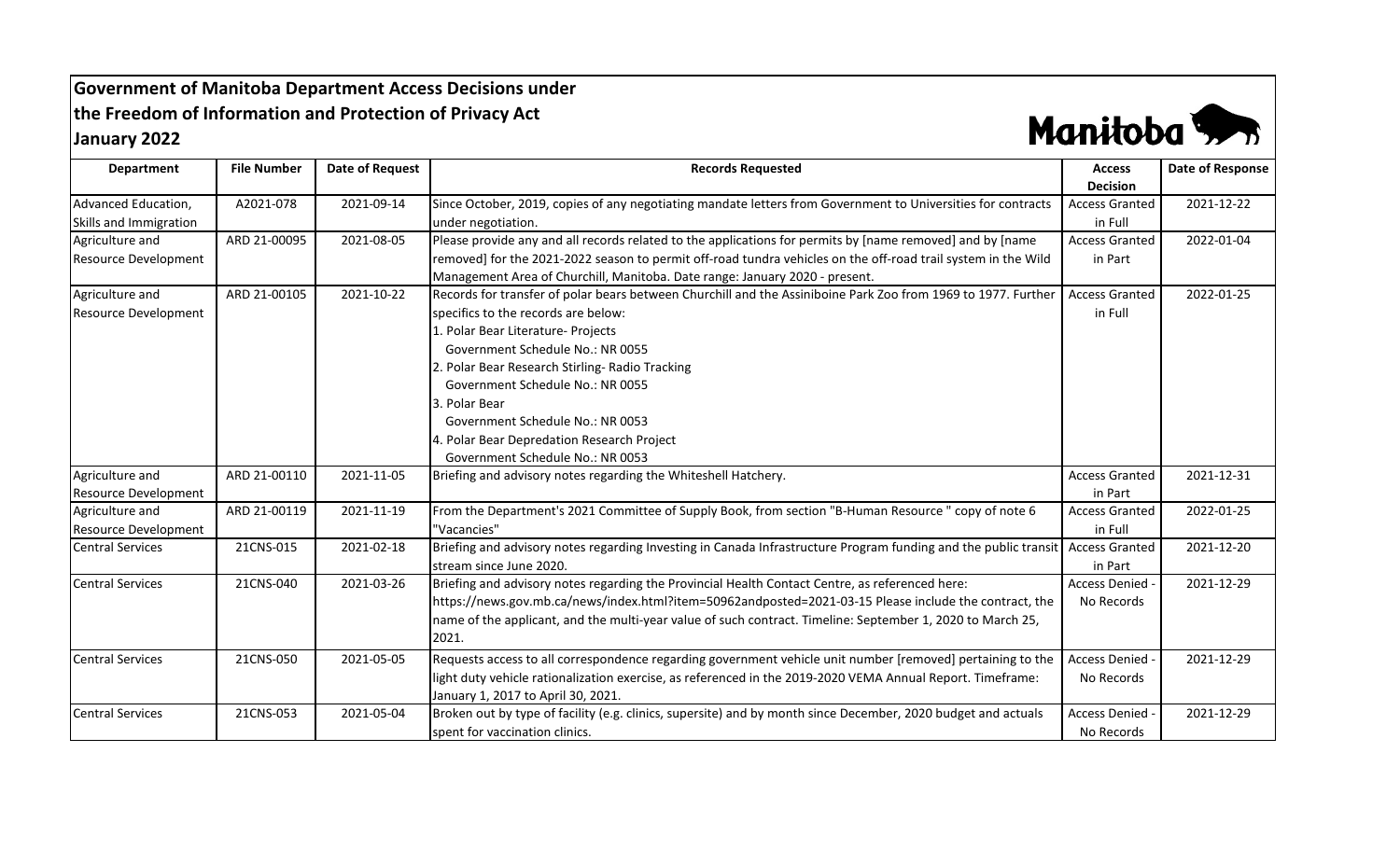| <b>Central Services</b>         | 21CNS-100 | 2021-07-07 | From the Spring 2021 Housebook, copy of note "3) Information Technology Cyber Security" under E. Business        | <b>Access Granted</b> | 2021-12-29 |
|---------------------------------|-----------|------------|------------------------------------------------------------------------------------------------------------------|-----------------------|------------|
|                                 |           |            | Transformation and Technology. Date range: January 1, 2020 to current.                                           | in Full               |            |
| <b>Central Services</b>         | 21CNS-135 | 2021-10-19 | Public Accounts for 2020/2021 for Central Services includes a disclosed \$2,625,000 paid to Ben Machine          | <b>Access Granted</b> | 2021-12-29 |
|                                 |           |            | Products Co Inc. Please provide a copy of the contracts associated with these payments. Timeframe: April 1,      | in Part               |            |
|                                 |           |            | 2020 to March 31, 2021.                                                                                          |                       |            |
| <b>Central Services</b>         | 21CNS-137 | 2021-10-21 | Please provide access to the Table of Contents from the Fall 2021 Housebook. Time frame: July 1, 2021 to         | <b>Access Granted</b> | 2021-12-29 |
|                                 |           |            | October 21, 2021.                                                                                                | in Full               |            |
| <b>Central Services</b>         | 21CNS-139 | 2021-10-27 | Public Accounts disclose the following payments made by Justice to Perimeter Aviation LP: 2018/2019:             | Access Denied -       | 2021-12-20 |
|                                 |           |            | \$507,255. 2017/2018: \$538,876. Please provide a copy of the contracts associated with these payments. Please   | No Records            |            |
|                                 |           |            | also provide any reports generated regarding related contracts. Time frame: April, 2017 to March, 2019.          |                       |            |
| <b>Central Services</b>         | 21CNS-141 | 2021-11-02 | a) Please identify the date, dates and date range from January 1, 2021 to October 18, 2021, inclusive, on which  | <b>Access Granted</b> | 2021-12-29 |
|                                 |           |            | the Fast Pass Covid-19 Testing Site at 1066 Nairn A, Winnipeg, Manitoba offered and carried out the testing of   | in Part               |            |
|                                 |           |            | asymptomatic person who were eligible to be tested at the Past Pass Covid-19 Testing Sites, such as teachers,    |                       |            |
|                                 |           |            | educational support staff and other staff working in schools and directly with students (see attached Manitoba   |                       |            |
|                                 |           |            | background document). b) For each of the date, dates and date ranges identified at a)above, please identify      |                       |            |
|                                 |           |            | the type of COVID-19 test or tests that were offered at the Fast Pass site, such as but not limited to, Songbird |                       |            |
|                                 |           |            | Hyris bCUBE, Abbott PanBio COVID-19 antigen test and or the BD Veritor COVID-19 antigen test. Time frame:        |                       |            |
|                                 |           |            | January 1, 2021 to October 18, 2021.                                                                             |                       |            |
| <b>Central Services</b>         | 21CNS-144 | 2021-11-22 | Briefing and Advisory Notes regarding Botanist Organic Growers Corporation. Time frame: March 1, 2021 to         | Access Denied -       | 2021-12-29 |
|                                 |           |            | current.                                                                                                         | No Records            |            |
| <b>Central Services</b>         | 21CNS-148 | 2021-12-03 | Table of contents for the Fall 2021 Housebook. Time frame: November 23, 2021 to December 3, 2021                 | <b>Access Granted</b> | 2022-01-04 |
|                                 |           |            |                                                                                                                  | in Full               |            |
| <b>Civil Service Commission</b> | 21CSC-041 | 2021-12-03 | Table of contents for the Fall 2021 Housebook. Time frame: November 23, 2021 to December 3, 2021.                | <b>Access Granted</b> | 2021-12-31 |
|                                 |           |            |                                                                                                                  | in Full               |            |
| Conservation and                | 2021-142  | 2021-10-05 | Further to the Storage and Handling of Petroleum Products and Allied Products Regulation, please identify and    | <b>Access Granted</b> | 2022-01-17 |
| Climate                         |           |            | provide information on file regarding any and every site within the boundary of the Town of Leaf Rapids: a) for  | in Full               |            |
|                                 |           |            | which information or a report was submitted to the Director or an officer under the Regulation, and b) for       |                       |            |
|                                 |           |            | which an offence was or is registered or a penalty assess under the Regulation and the Preset Fines and          |                       |            |
|                                 |           |            | Offence Descriptions Regulation, from July 1971 to present                                                       |                       |            |
| Conservation and                | 2021-144  | 2021-10-07 | Any correspondence made to or from [name removed] with respect to [file, location removed] from June 2018        | <b>Access Granted</b> | 2022-01-04 |
| Climate                         |           |            | to September 2020.                                                                                               | in Part               |            |
| Conservation and                | 2021-145  | 2021-10-07 | Any correspondence made to or from the Director (including the offices thereof) with respect to [file, location  | <b>Access Granted</b> | 2022-01-04 |
| Climate                         |           |            | removed] from June 2018 to September 2020.                                                                       | in Full               |            |
| Conservation and                | 2021-147  | 2021-10-07 | Any correspondence made to or from the Deputy Minister (including the offices thereof) with respect to [file,    | <b>Access Granted</b> | 2022-01-04 |
| Climate                         |           |            | location removed] from June 2018 to September 2020.                                                              | in Full               |            |
| Conservation and                | 2021-148  | 2021-10-07 | Any correspondence made to or from the Minister (including the offices thereof) with respect to [file, location  | <b>Access Granted</b> | 2022-01-04 |
| Climate                         |           |            | removed] from June 2018 to September 2020.                                                                       | in Part               |            |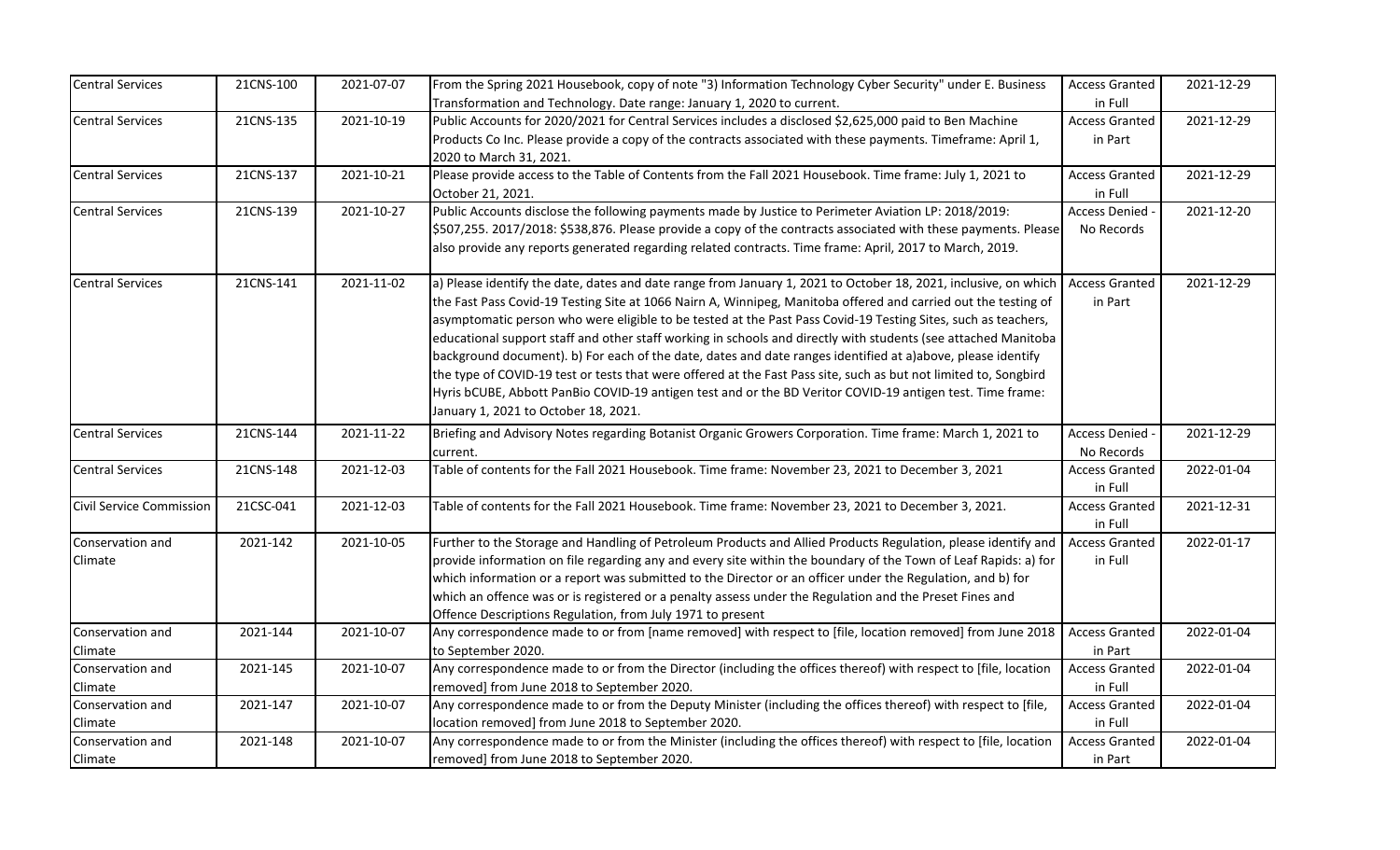| Conservation and      | 2021-149 | 2021-10-13 | A copy of the Caribou Landing lease agreement during the period of time when the operation was owned by                                                    | <b>Access Granted</b> | 2022-01-05 |
|-----------------------|----------|------------|------------------------------------------------------------------------------------------------------------------------------------------------------------|-----------------------|------------|
| Climate               |          |            | [names removed] as well as the time period during which each lease at Caribou Landing/ Quesnel Lake<br>spanned.                                            | in Part               |            |
| Conservation and      | 2021-150 | 2021-10-13 | A copy of the notes pertaining to [innformation removed], made by government staff who visited Quesnel Lake                                                | Access Denied -       | 2022-01-05 |
| Climate               |          |            | Seasonal Campground during the first weeks of September 2021.                                                                                              | No Records            |            |
| Conservation and      | 2021-151 | 2021-10-13 | A copy(ies) of predecessor document(s) for use by commercial operators prior to the current document titled                                                | <b>Access Granted</b> | 2022-01-05 |
| Climate               |          |            | 'Seasonal Campers Guide for Commercial Operators Edition 1' (dated September 2020).                                                                        | in Full               |            |
| Conservation and      | 2021-165 | 2021-10-21 | would like to obtain an Enforcement Action Listing for all of Manitoba, or other spreadsheet format                                                        | <b>Access Granted</b> | 2022-11-13 |
| Climate               |          |            |                                                                                                                                                            | in Part               |            |
| Conservation and      | 2021-172 | 2021-11-08 | A list of seasonal campgrounds in a provincial park in Manitoba which utilize the maximum site development of                                              | Access Denied -       | 2021-12-16 |
| Climate               |          |            | 750 square feet (site footprint) for any of the sites in the seasonal campground. Please include the number of<br>such '750 sq. ft.' sites in the listing. | No Records            |            |
| Conservation and      | 2021-173 | 2021-11-09 | A copy of the current lease agreement between Whiteshell Lake Resort Seasonal Campground in Whiteshell                                                     | <b>Access Granted</b> | 2022-01-05 |
| Climate               |          |            | Provincial Park and the Province.                                                                                                                          | in Part               |            |
| Conservation and      | 2021-174 | 2021-11-09 | A copy of 2000 Seasonal Campers Guide.                                                                                                                     | <b>Access Granted</b> | 2022-01-05 |
| Climate               |          |            |                                                                                                                                                            | in Full               |            |
| Conservation and      | 2021-176 | 2021-11-19 | Copy of the feasibility study on recycling of 'white goods'.                                                                                               | <b>Access Granted</b> | 2022-01-05 |
| Climate               |          |            |                                                                                                                                                            | in Full               |            |
| Conservation and      | 2021-179 | 2021-12-06 | Table of Contents for the Fall 2021 Housebook                                                                                                              | <b>Access Granted</b> | 2022-11-13 |
| Climate               |          |            |                                                                                                                                                            | in Full               |            |
| Conservation and      | 2021-180 | 2021-12-07 | For 2020/2021, total amount collected by RA Outdoors or Aspira for park passes and the amount of their fees.                                               | <b>Access Granted</b> | 2022-01-05 |
| Climate               |          |            |                                                                                                                                                            | in Full               |            |
| Conservation and      | 2021-181 | 2021-12-07 | Breakdown of total revenue, including any revenue that ends up going to third parties, form provincial park                                                | <b>Access Granted</b> | 2022-01-05 |
| Climate               |          |            | passes (broken out; i.e daily, annual) for 2020/2021.                                                                                                      | in Full               |            |
| Conservation and      | 2021-182 | 2021-12-07 | Briefing and advisory notes regarding mining and associated activity in and around Nopiming provincial park                                                | Access Denied -       | 2022-01-17 |
| Climate               |          |            | from September 2020 to current.                                                                                                                            | No Records            |            |
| Conservation and      | 2021-183 | 2021-12-13 | 2021 report and wetland assessment by [name removed] of [location removed] on property owned by [name                                                      | <b>Access Granted</b> | 2022-01-13 |
| Climate               |          |            | removed].                                                                                                                                                  | in Part               |            |
| <b>Crown Services</b> | 21CS-037 | 2021-06-09 | From the 2021 Housebook, copy of note "2. Electric rates, regulatory update and Integrated Financial Forecast                                              | <b>Access Granted</b> | 2022-01-21 |
|                       |          |            | a) Bill Affordability" under Manitoba Hydro: Top Hot Issues.                                                                                               | in Full               |            |
| <b>Crown Services</b> | 21CS-041 | 2021-06-14 | From the Spring 2021 Housebook. copy of note "5. Birtle Transmission Project" under Manitoba Hydro: Top                                                    | <b>Access Granted</b> | 2022-01-26 |
|                       |          |            | Hot Issues.                                                                                                                                                | in Full               |            |
| <b>Crown Services</b> | 21CS-046 | 2021-06-14 | From the Spring 2021 Housebook, copy of note "10. Demand Site Management - Efficiency Manitoba                                                             | <b>Access Granted</b> | 2022-01-14 |
|                       |          |            | Transition" under Manitoba Hydro: Top Hot Issues.                                                                                                          | in Full               |            |
| <b>Crown Services</b> | 21CS-118 | 2021-10-21 | Please provide access to the Table of Contents from the Fall 2021 Housebook. Time frame: July 1, 2021 to                                                   | Access Denied -       | 2021-12-29 |
|                       |          |            | October 21, 2021.                                                                                                                                          | No Records            |            |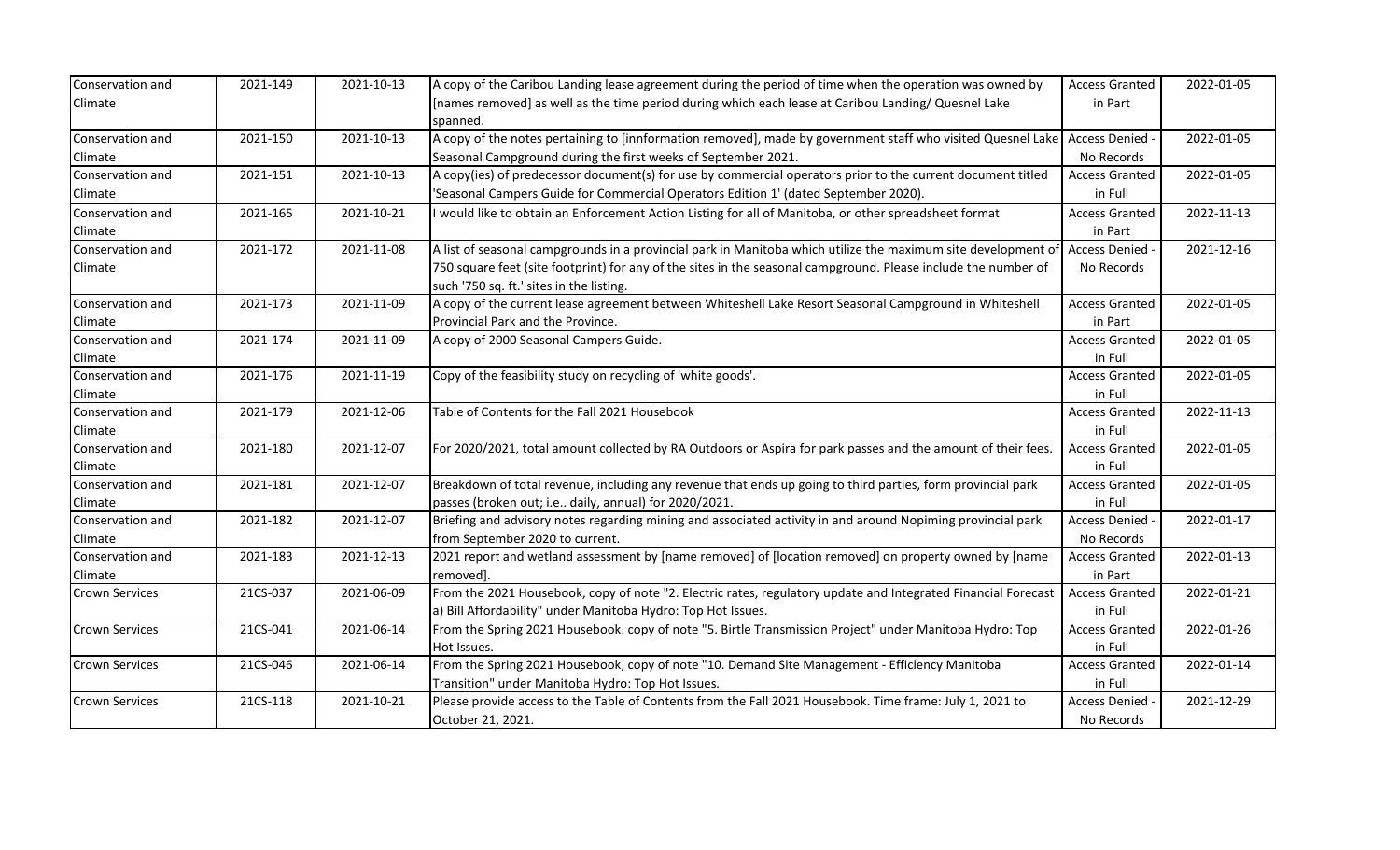| Economic Development     | E2021-097    | 2021-12-10 | Number of approved applications, total dollar amount approved, total dollar amount flown and average          | <b>Access Granted</b> | 2022-01-10 |
|--------------------------|--------------|------------|---------------------------------------------------------------------------------------------------------------|-----------------------|------------|
| and Jobs                 |              |            | amount flown per applicant for the "Healthy Hire Manitoba Program" and its predecessor Manitoba Youth         | in Part               |            |
|                          |              |            | Jobs Program. Date range: March 2020 to current.                                                              |                       |            |
| Economic Development     | E2021-098    | 2021-12-10 | Number of employees who took sick time, the total dollar amount flown and the average amount of sick time a   | <b>Access Granted</b> | 2022-01-06 |
| and Jobs                 |              |            | sick employee received through the Manitoba Pandemic Sick Leave Program. Date range: March 2020 to            | in Full               |            |
|                          |              |            | current.                                                                                                      |                       |            |
| Economic Development     | E2021-90     | 2021-11-10 | Briefing and advisory notes regarding the workforce skills development grant program now known as Retrain     | <b>Access Granted</b> | 2022-01-19 |
| and Jobs                 |              |            | Manitoba.                                                                                                     | in Part               |            |
| Education                | 2021 - E 172 | 2021-12-03 | Enrollment data from all the students in the province's K-12 system between 2014 and 2021. It should include: | <b>Access Granted</b> | 2022-01-06 |
|                          |              |            | enrollment by grade, enrollment by courses. As many demographics as possible, such as gender, ethnicity and   | in Part               |            |
|                          |              |            | household income. Date range: 01/01/2014 - 12/01/2021                                                         |                       |            |
| Environment, Climate     | 2021-118     | 2021-07-20 | Please provide all records submitted to the department from Travel Manitoba relating to evaluate Manitoba's   | Access Denied -       | 2022-01-31 |
| and Parks                |              |            | provincial parks                                                                                              | No Records            |            |
| <b>Executive Council</b> | 21EC-094     | 2021-12-16 | Records of cost for attendance to the State of the Province. Date range: November 2021 to present.            | Access Denied -       | 2022-01-13 |
|                          |              |            |                                                                                                               | No Records            |            |
| <b>Executive Council</b> | 21EC-095     | 2021-12-16 | Records of cost for the Premier's out-of-province travel for November and December, 2021. Including:          | Access Denied -       | 2022-01-10 |
|                          |              |            | Transportation; Accommodation; Meals; Incidentals; Tickets; Related Expenses                                  | Records               |            |
|                          |              |            | Time frame: November 1, 2021 to Present                                                                       | Available in 90       |            |
|                          |              |            |                                                                                                               | days                  |            |
| <b>Families</b>          | 2021-215     | 2021-08-03 | Communication about signing on to a federal-provincial child care agreement. June 1, 2021 to current.         | <b>Access Denied</b>  | 2022-01-21 |
|                          |              |            |                                                                                                               | Exceptions to         |            |
|                          |              |            |                                                                                                               | Disclosure            |            |
| <b>Families</b>          | 2021-284     | 2021-12-01 | Versions of the CFS COVID-19 Data Dashboard from Oct. 27, 2021 to the most recent version available. This     | Access Denied -       | 2022-01-05 |
|                          |              |            | builds on previous request 2021-268 and might only involve a single document.                                 | No Records            |            |
| Families                 | 2021-285     | 2021-12-03 | Table of contents for the Fall 2021 Housebook.                                                                | <b>Access Granted</b> | 2022-01-04 |
|                          |              |            |                                                                                                               | in Part               |            |
| <b>Families</b>          | 2021-296     | 2021-12-13 | Responses generated to this request: "Requests access to versions of the CFS COVID-19 Data Dashboard from     | Access Denied -       | 2022-01-07 |
|                          |              |            | October 27, 2021 to the most recent version available. This builds on previous request 2021-268 and might     | No Records            |            |
|                          |              |            | only involve a single document."                                                                              |                       |            |
| Families                 | 2021-297     | 2021-12-13 | A copy of response 2021-268.                                                                                  | <b>Access Granted</b> | 2022-01-07 |
|                          |              |            |                                                                                                               | in Part               |            |
| <b>Families</b>          | 2021-298     | 2021-12-10 | Briefing and advisory notes regarding inclusion support and mandated funding for children who qualify.        | <b>Access Granted</b> | 2022-01-21 |
|                          |              |            |                                                                                                               | in Part               |            |
| Families                 | 2021-299     | 2021-12-14 | Amounts transferred from the Federal Government to the Province of Manitoba for the purpose of delivery of    | Access Denied -       | 2022-01-12 |
|                          |              |            | First Nation Child and Family Services for the years 2016, 2017, 2018, 2019, 2020, 2021, respectively.        | No Records            |            |
|                          |              |            |                                                                                                               |                       |            |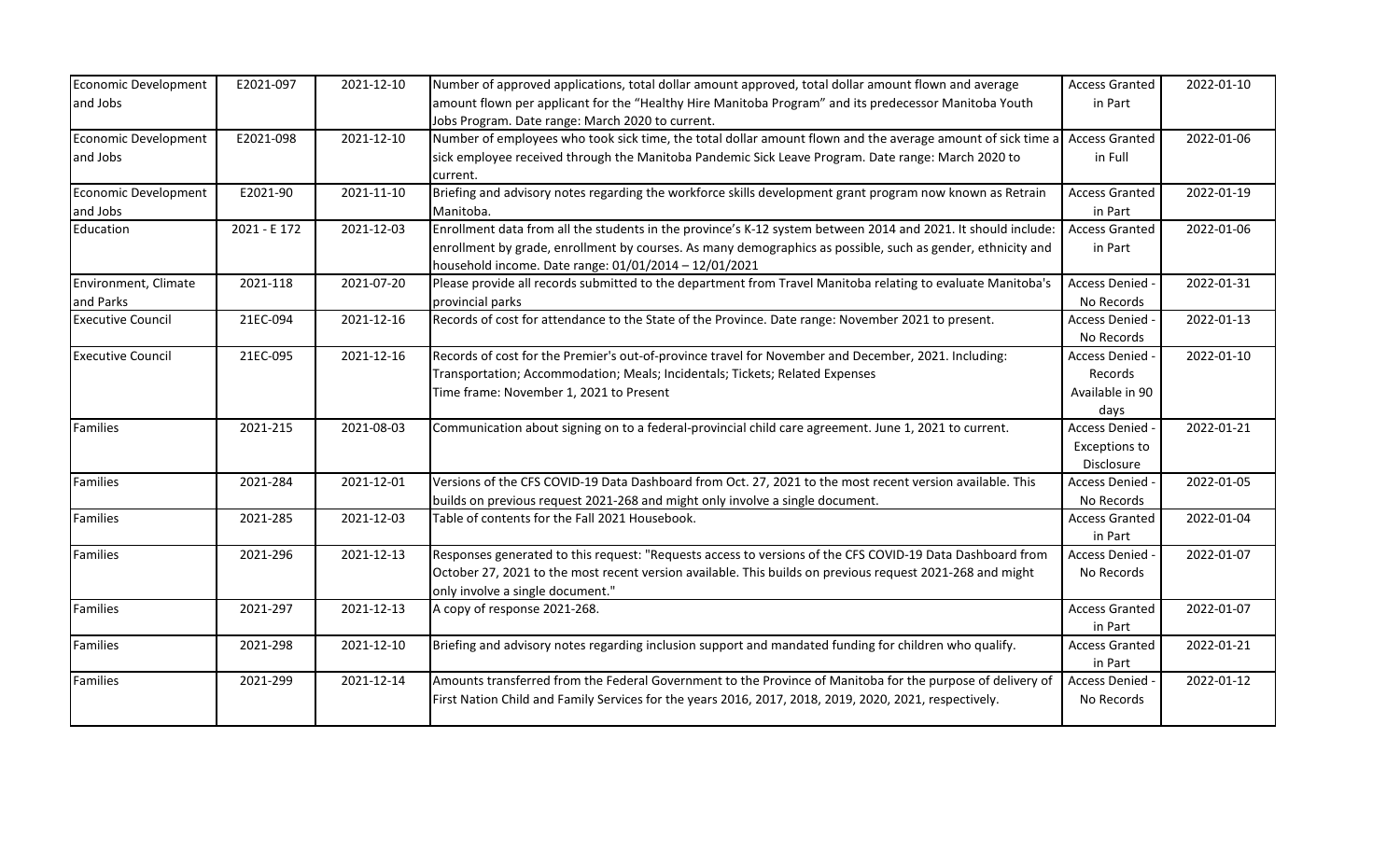| Families                       | 2022-2    | 2021-12-24 | Please provide copy of all Manitoba Government press releases and past examples of rule (by date) where        | <b>Access Granted</b> | 2022-01-20 |
|--------------------------------|-----------|------------|----------------------------------------------------------------------------------------------------------------|-----------------------|------------|
|                                |           |            | there has been addition and/ or changes within the FIPPA process from its initial conceptualize forward.       | in Part               |            |
| Finance                        | 21FIN-212 | 2021-09-15 | Since October, 2019, copies of any negotiating mandate letters from Government to Universities for contracts   | <b>Access Denied</b>  | 2021-12-29 |
|                                |           |            | under negotiation. Time frame: October 1, 2019 - September 14, 2021.                                           | No Records            |            |
| Finance                        | 21LR-034  | 2021-11-20 | Workplace Safety and Health, Workers Compensation Board: all tips/claims, improvement and stop work            | <b>Access Denied</b>  | 2021-12-22 |
|                                |           |            | orders, penalties and/or convictions under WSH Act and Regulations (Part 10). Time frame: January 1, 2011 to   | Exceptions to         |            |
|                                |           |            | November 20, 2021.                                                                                             | Disclosure            |            |
| Finance                        | 21LR-036  | 2021-12-13 | Please provide the Workplace Safety and Health enforcement data for 2020 and 2021 broken up by annual          | <b>Access Granted</b> | 2022-01-17 |
|                                |           |            | quarter. Please include the number of inspections, percentage of inspections resulting in orders, stop work    | in Full               |            |
|                                |           |            | orders, improvement orders, number of intake calls and assigned tips, Administrative Penalties, Discriminatory |                       |            |
|                                |           |            | Actions assignments, average time to close Discriminatory Actions assignments (days), number of appeals,       |                       |            |
|                                |           |            | number of appeals referred to the Manitoba Labour Board, the average time to close appeals (days) and          |                       |            |
|                                |           |            | inspection numbers divided by industry.                                                                        |                       |            |
| Finance                        | 21LR-037  | 2021-12-13 | Please provide the number of work refusal applications from January 1, 2020 to December 13, 2021 broken        | <b>Access Granted</b> | 2022-01-12 |
|                                |           |            | down by year. Please provide application decisions (approved, disallowed or pending) and reason for the        | in Full               |            |
|                                |           |            | decision.                                                                                                      |                       |            |
| Finance                        | 22LR-002  | 2022-01-10 | Requests access to report on Workplace Safety and Health issues I had raised.                                  | <b>Access Granted</b> | 2022-01-21 |
|                                |           |            |                                                                                                                | in Part               |            |
| <b>Health and Seniors Care</b> | 155-21    | 2021-04-22 | Copy of the most recent business continuity plans                                                              | <b>Access Granted</b> | 2022-01-04 |
|                                |           |            |                                                                                                                | in Full               |            |
| <b>Health and Seniors Care</b> | 285-21    | 2021-08-10 | Please provide your scientific evidence that the Government of Manitoba has isolated the                       | Access granted        | 2022-01-04 |
|                                |           |            | COVID-19 virus in a laboratory setting, detailed enough to distinguish between SARS-CoV-2 and Influenza "A",   | in full               |            |
|                                |           |            | Influenza "B" and/or Influenza "C" that would be required to accurately report on covid-19 cases and also to   |                       |            |
|                                |           |            | support the current provincial health orders. [Date Range January 2021 to July 2021]                           |                       |            |
| <b>Health and Seniors Care</b> | 307-21    | 2021-08-17 | Requests information/records related to Ivermectin.                                                            | <b>Access Denied</b>  | 2022-01-06 |
|                                |           |            |                                                                                                                | No Records            |            |
| <b>Health and Seniors Care</b> | 309-21    | 2021-08-20 | Copies of records use to justify the Medical Mandates Imposed by the Manitoba Government in relationship to    | <b>Access Granted</b> | 2022-01-04 |
|                                |           |            | Sars Cov-2(Covid 19). Specifically, I would like proof that Sars Cov-2 exists. I am requesting the Manitoba    | in Part               |            |
|                                |           |            | Government, Chief Medical Officers, office provide me with white paper proof, excluding tainted lab cultured,  |                       |            |
|                                |           |            | or PCR claimed existence, but specifically UNTAINTED Sars Cov-2 in human blood that has NOT been mixed or      |                       |            |
|                                |           |            | tainted with other Genetic material. In addition to the pure human blood proof of Sars Cov-2, I would request  |                       |            |
|                                |           |            | the actual "number" of admitted patients into ICU over the last 18 months that have been reported as to have   |                       |            |
|                                |           |            | died from Sars Cov-2 and what, if any, comorbidity these people had. I am also requesting the number of        |                       |            |
|                                |           |            | patients admitted into Manitoba Hospitals since the start of 2021 per month to include the number of           |                       |            |
|                                |           |            | Vaccinated as well as UN-vaccinated individuals. Total of each group please. Date Range January 2020 up to     |                       |            |
|                                |           |            | and including August 2021.                                                                                     |                       |            |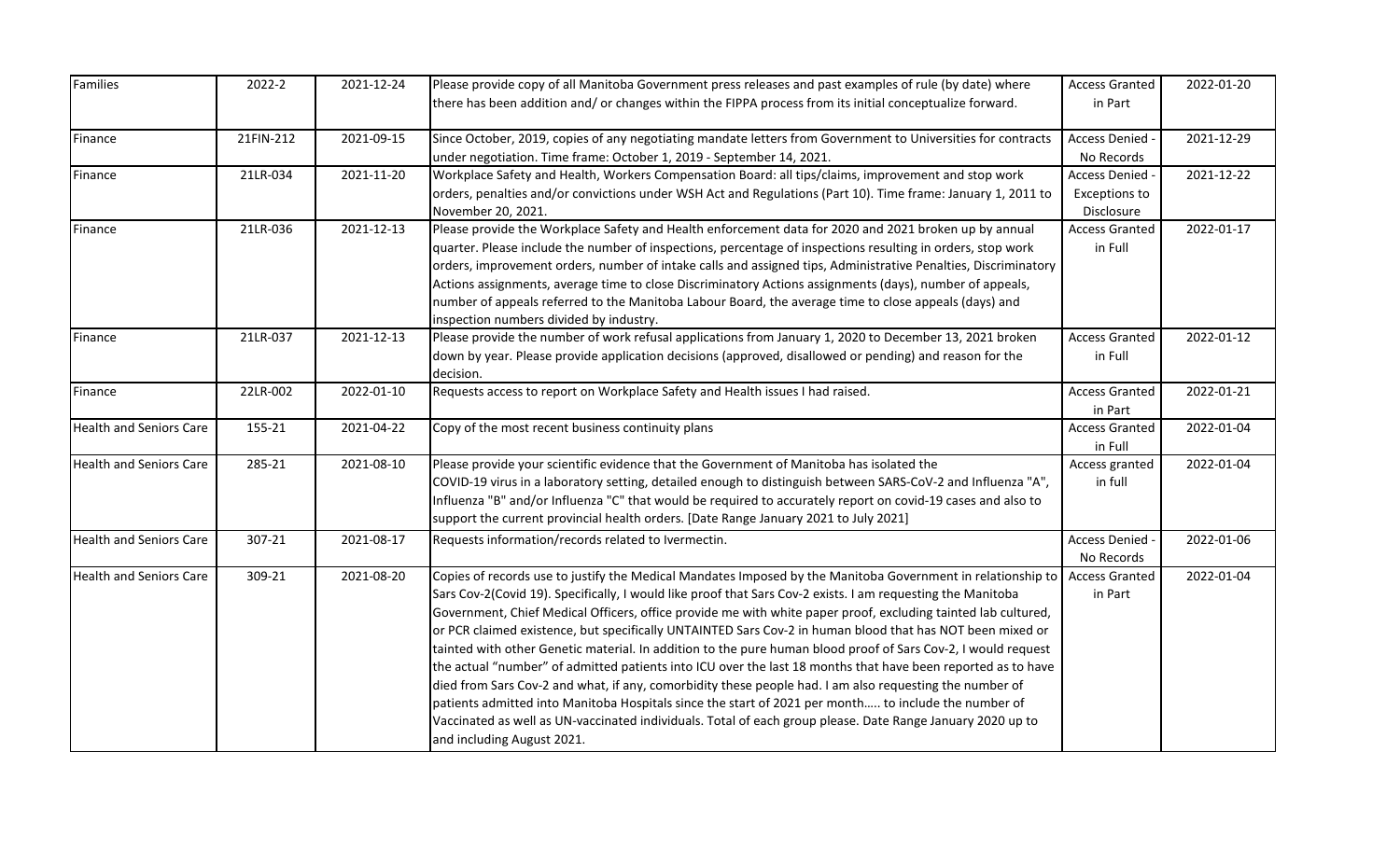| <b>Health and Seniors Care</b> | 347-21 | 2021-10-08 | Please provide the COVID-19 test-positivity rate for the week of Oct. 8, 2021 (or, If unavailable,              | <b>Access Granted</b> | 2021-11-08 |
|--------------------------------|--------|------------|-----------------------------------------------------------------------------------------------------------------|-----------------------|------------|
|                                |        |            | a recent date) for each health region, separately.                                                              | in Full               |            |
| <b>Health and Seniors Care</b> | 377-21 | 2021-11-08 | Please provide the names of individuals on the steering committee to address the surgical and diagnostic        | <b>Access Granted</b> | 2022-01-04 |
|                                |        |            | backlog.                                                                                                        | in Full               |            |
|                                |        |            | Date Range: March 1, 2021 to present                                                                            |                       |            |
| <b>Health and Seniors Care</b> | 378-21 | 2021-11-08 | Please provide the meeting dates and agendas for the steering committee to address the surgical and             | Access Denied         | 2022-01-04 |
|                                |        |            | diagnostic backlog.                                                                                             | No Records            |            |
|                                |        |            | Date Range: March 1, 2021 to present                                                                            |                       |            |
| <b>Health and Seniors Care</b> | 380-21 | 2021-11-09 | Briefing and advisory notes regarding a Steering Committee and/or task force for surgical backlog. Date range:  | <b>Access Denied</b>  | 2022-01-04 |
|                                |        |            | July 2021 to current.                                                                                           | No Records            |            |
| <b>Health and Seniors Care</b> | 381-21 | 2021-11-09 | With regard to a Steering Committee for surgical backlog, please provide the following record: date of creation | <b>Access Granted</b> | 2022-01-04 |
|                                |        |            | and membership as well as any dates of meetings and meeting agendas. Date range: July 2021 to present.          | in Part               |            |
| <b>Health and Seniors Care</b> | 385-21 | 2021-11-15 | With regard to the Protection for Persons In Care Office, please provide the following: broken out by fiscal    | <b>Access Granted</b> | 2022-01-04 |
|                                |        |            | year, number of positions, number of vacancies, number of filled positions and the vacancy rate from 2016 to    | in Part               |            |
|                                |        |            | present. Date range: 2016 to present.                                                                           |                       |            |
| <b>Health and Seniors Care</b> | 387-21 | 2021-11-15 | Most recent inspection report for Maples PCH. Date range: most recent                                           | Access Denied         | 2022-01-04 |
|                                |        |            |                                                                                                                 | Exceptions to         |            |
|                                |        |            |                                                                                                                 | Disclosure            |            |
| <b>Health and Seniors Care</b> | 391-21 | 2021-11-24 | would like the following data, for Manitoba, for each of the years requested:                                   | Access Denied         | 2022-01-04 |
|                                |        |            | 1) Monthly population of female sex by age                                                                      | No Records            |            |
|                                |        |            | 2) Monthly population of infants                                                                                |                       |            |
|                                |        |            | Also, for 2021, #1 above, I requested the data by Covid vaccination status:                                     |                       |            |
|                                |        |            | -single dose (of any kind by Covid vaccine)                                                                     |                       |            |
|                                |        |            | -double-dosed but less than 14 days post-injection                                                              |                       |            |
|                                |        |            | -double-dosed and 14 days or more post-injection                                                                |                       |            |
|                                |        |            | -double-dosed plus booster shot                                                                                 |                       |            |
|                                |        |            | -no does (fully unvaccinated for Covid)                                                                         |                       |            |
|                                |        |            | Date Range: January 1, 2016 to November 13, 2021                                                                |                       |            |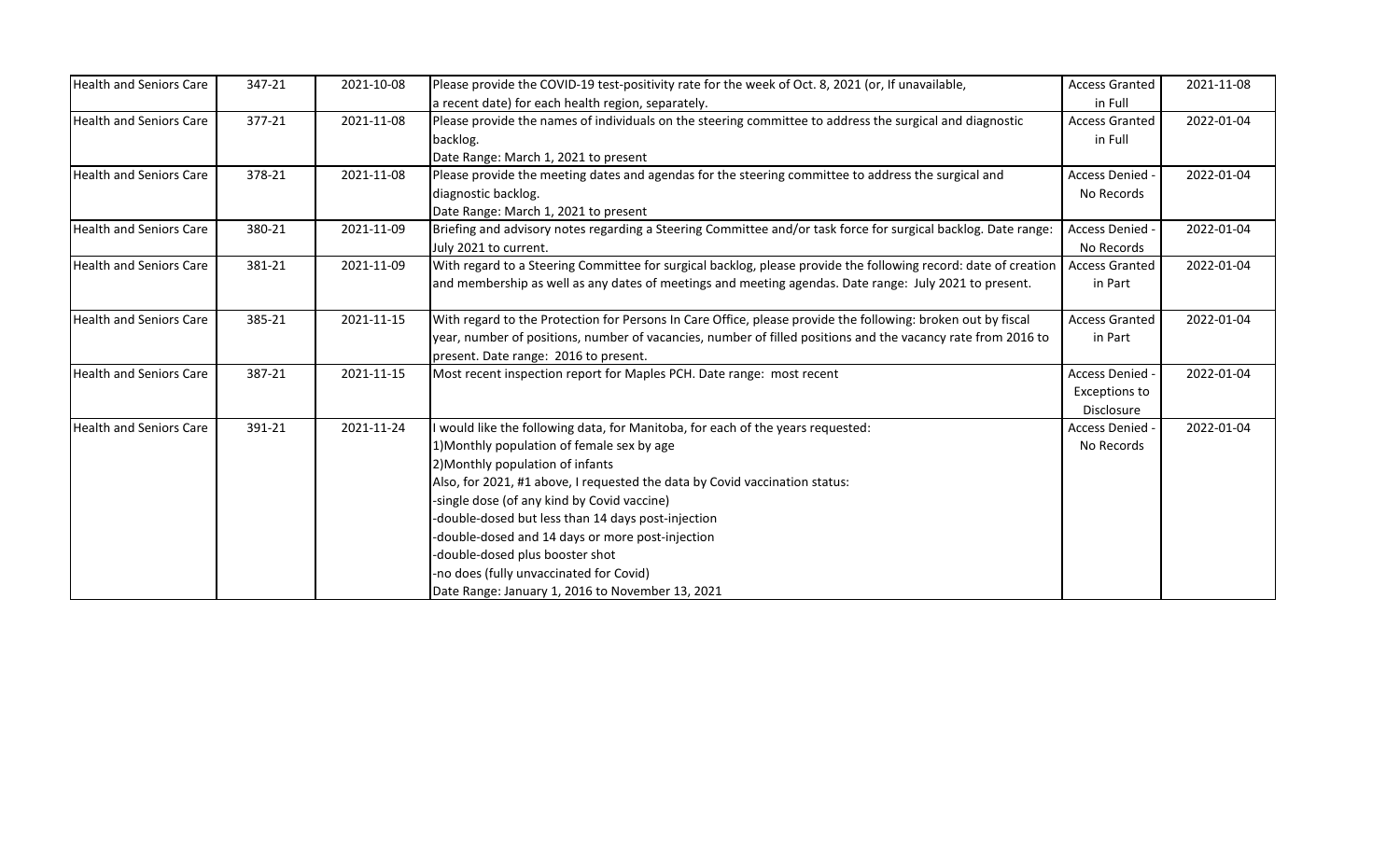| <b>Health and Seniors Care</b> | 392-21 | 2021-11-24 | would like the following data, for Manitoba, for each of the years requested:                            | Access Denied -       | 2022-01-04 |
|--------------------------------|--------|------------|----------------------------------------------------------------------------------------------------------|-----------------------|------------|
|                                |        |            | 1) Monthly number of new pregnancies                                                                     | No Records            |            |
|                                |        |            | 2) Monthly number of ongoing pregnancies                                                                 |                       |            |
|                                |        |            | Also, for 2021, I requested the data by Covid vaccination status of the mother at the time of the event: |                       |            |
|                                |        |            | -single dose (of any kind by Covid vaccine)                                                              |                       |            |
|                                |        |            | -double-dosed but less than 14 days post-injection                                                       |                       |            |
|                                |        |            | -double-dosed and 14 days or more post-injection                                                         |                       |            |
|                                |        |            | -double-dosed plus booster shot                                                                          |                       |            |
|                                |        |            | -no does (fully unvaccinated for Covid)                                                                  |                       |            |
|                                |        |            | Date Range: January 1, 2016 to November 13, 2021                                                         |                       |            |
| <b>Health and Seniors Care</b> | 393-21 | 2021-11-24 | I would like the following data, for Manitoba, for each of the years requested:                          | <b>Access Granted</b> | 2022-01-04 |
|                                |        |            | Monthly number of live births and still births                                                           | in Part               |            |
|                                |        |            | Also, for 2021, I requested the data by Covid vaccination status of the mother at the time of the event: |                       |            |
|                                |        |            | -single dose (of any kind by Covid vaccine)                                                              |                       |            |
|                                |        |            | double-dosed but less than 14 days post-injection                                                        |                       |            |
|                                |        |            | -double-dosed and 14 days or more post-injection                                                         |                       |            |
|                                |        |            | -double-dosed plus booster shot                                                                          |                       |            |
|                                |        |            | -no does (fully unvaccinated for Covid)                                                                  |                       |            |
|                                |        |            | Date Range: January 1, 2016 to November 13, 2021                                                         |                       |            |
| <b>Health and Seniors Care</b> | 394-21 | 2021-11-24 | would like the following data, for Manitoba, for each of the years requested:                            | Access Denied -       | 2022-01-04 |
|                                |        |            | Monthly infant mortality & by cause of death                                                             | No Records            |            |
|                                |        |            | Also, for 2021, I requested the data by Covid vaccination status of the mother at the time of the event: |                       |            |
|                                |        |            | -single dose (of any kind by Covid vaccine)                                                              |                       |            |
|                                |        |            | -double-dosed but less than 14 days post-injection                                                       |                       |            |
|                                |        |            | -double-dosed and 14 days or more post-injection                                                         |                       |            |
|                                |        |            | -double-dosed plus booster shot                                                                          |                       |            |
|                                |        |            | -no does (fully unvaccinated for Covid)                                                                  |                       |            |
|                                |        |            | Date Range: January 1, 2016 to November 13, 2021                                                         |                       |            |
| <b>Health and Seniors Care</b> | 395-21 | 2021-11-24 | I would like the following data, for Manitoba, for each of the years requested:                          | <b>Access Granted</b> | 2022-01-04 |
|                                |        |            | Monthly number of induced abortions                                                                      | in Full               |            |
|                                |        |            | Date Range: January 1, 2016 to November 13, 2021                                                         |                       |            |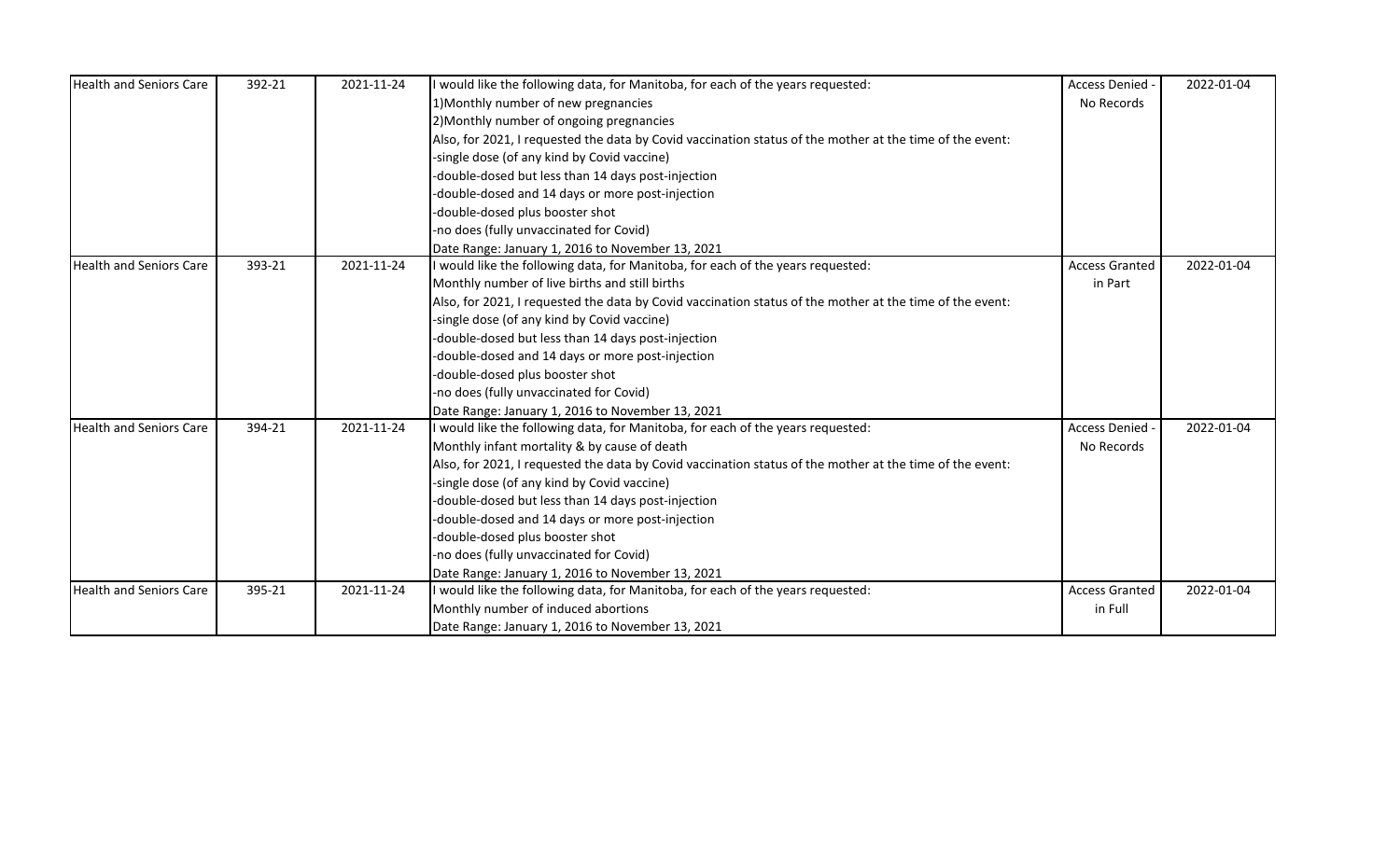| <b>Health and Seniors Care</b> | 396-21 | 2021-11-24 | I would like the following data, for Manitoba, for each of the years requested:                                   | <b>Access Granted</b> | 2022-01-04 |
|--------------------------------|--------|------------|-------------------------------------------------------------------------------------------------------------------|-----------------------|------------|
|                                |        |            | 1) Monthly number of miscarriages/spontaneous abortions, treated in hospital and/or doctor's office               | in Part               |            |
|                                |        |            | 2) Monthly number of DNC's (dilation and curettage) provided in relation to miscarriages/spontaneous              |                       |            |
|                                |        |            | abortions, conducted in-hospital and/or doctor's office                                                           |                       |            |
|                                |        |            | Also, for 2021, #1 above, I requested the data by Covid vaccination status:                                       |                       |            |
|                                |        |            | -single dose (of any kind by Covid vaccine)                                                                       |                       |            |
|                                |        |            | -double-dosed but less than 14 days post-injection                                                                |                       |            |
|                                |        |            | -double-dosed and 14 days or more post-injection                                                                  |                       |            |
|                                |        |            | -double-dosed plus booster shot                                                                                   |                       |            |
|                                |        |            | -no does (fully unvaccinated for Covid)                                                                           |                       |            |
|                                |        |            | Date Range: January 1, 2016 to November 13, 2021                                                                  |                       |            |
| <b>Health and Seniors Care</b> | 398-21 | 2021-11-25 | The number of covid cases in Manitoba of variants AY.1, AY.2, AY.3, AY.4, and so on until at least AY.120,        | Access Denied -       | 2022-01-07 |
|                                |        |            | including sub classifications such as (but not limited to) AY.4.2, AY.4.2.1, AY.9.2. Date range: January 2020 to  | No Records            |            |
|                                |        |            | present.                                                                                                          |                       |            |
| <b>Health and Seniors Care</b> | 399-21 | 2021-11-29 | How many adults (aged 18 and over) as of the current date, have been issued Manitoba                              | <b>Access Granted</b> | 2022-01-04 |
|                                |        |            | vaccine passports?                                                                                                | in Full               |            |
|                                |        |            | Date Range: Most recent date at time receipt                                                                      |                       |            |
| <b>Health and Seniors Care</b> | 402-21 | 2021-12-03 | Request access to all records released for request number 276-21 "From the Department's 2021/2022                 | <b>Access Granted</b> | 2022-01-04 |
|                                |        |            | Committee of Supply Books: copy of note B.7 "Summary of total department retirements and terminations".           | in Full               |            |
|                                |        |            | Date Range: 2021-10-01 - Present                                                                                  |                       |            |
| <b>Health and Seniors Care</b> | 405-21 | 2021-12-06 | What variants of COVID-19 that are screened for what mutations of COVID-19 are screened. Records should be        | <b>Access Granted</b> | 2022-01-07 |
|                                |        |            | provided in electronic format if possible. (pdf, docx, txt, etc).                                                 | in Full               |            |
|                                |        |            | Date Range: Jan 1, 2021 - present                                                                                 |                       |            |
| <b>Health and Seniors Care</b> | 406-21 | 2021-12-06 | All information in the covid mandate determination and decision making of the Vaccination Mandate that            | Access Denied -       | 2022-01-05 |
|                                |        |            | proves prevention of transmission of covid 19, and the prevention of the vaccinated getting covid 19 as stated    | <b>Exceptions to</b>  |            |
|                                |        |            | by Doctor Roussen. Including copies of personal notes, research, recordings, files, and communication. All        | Disclosure            |            |
|                                |        |            | information from all people in all fields in regard to the science, and research for the proof of the claims that |                       |            |
|                                |        |            | vaccines prevent transmission in the vaccinated, and prevent the vaccinated from getting covid.                   |                       |            |
| <b>Health and Seniors Care</b> | 408-21 | 2021-12-07 | Records associated with the provision of reproductive health services and responsibility therefore, since         | <b>Access Granted</b> | 2022-01-04 |
|                                |        |            | January, 2021.                                                                                                    | in Full               |            |
| <b>Health and Seniors Care</b> | 411-21 | 2021-12-08 | For each of the years indiciated: Number of suicides in Manitoba, sorted by month and age category                | Access Denied -       | 2022-01-07 |
|                                |        |            | Date Range: Jan 1, 2016 to Dec 3, 2021                                                                            | No Records            |            |
| <b>Health and Seniors Care</b> | 412-21 | 2021-12-08 | Requests information related to treatment of COVID-19                                                             | Access Denied -       | 2022-01-07 |
|                                |        |            |                                                                                                                   | <b>Exceptions to</b>  |            |
|                                |        |            |                                                                                                                   | Disclosure            |            |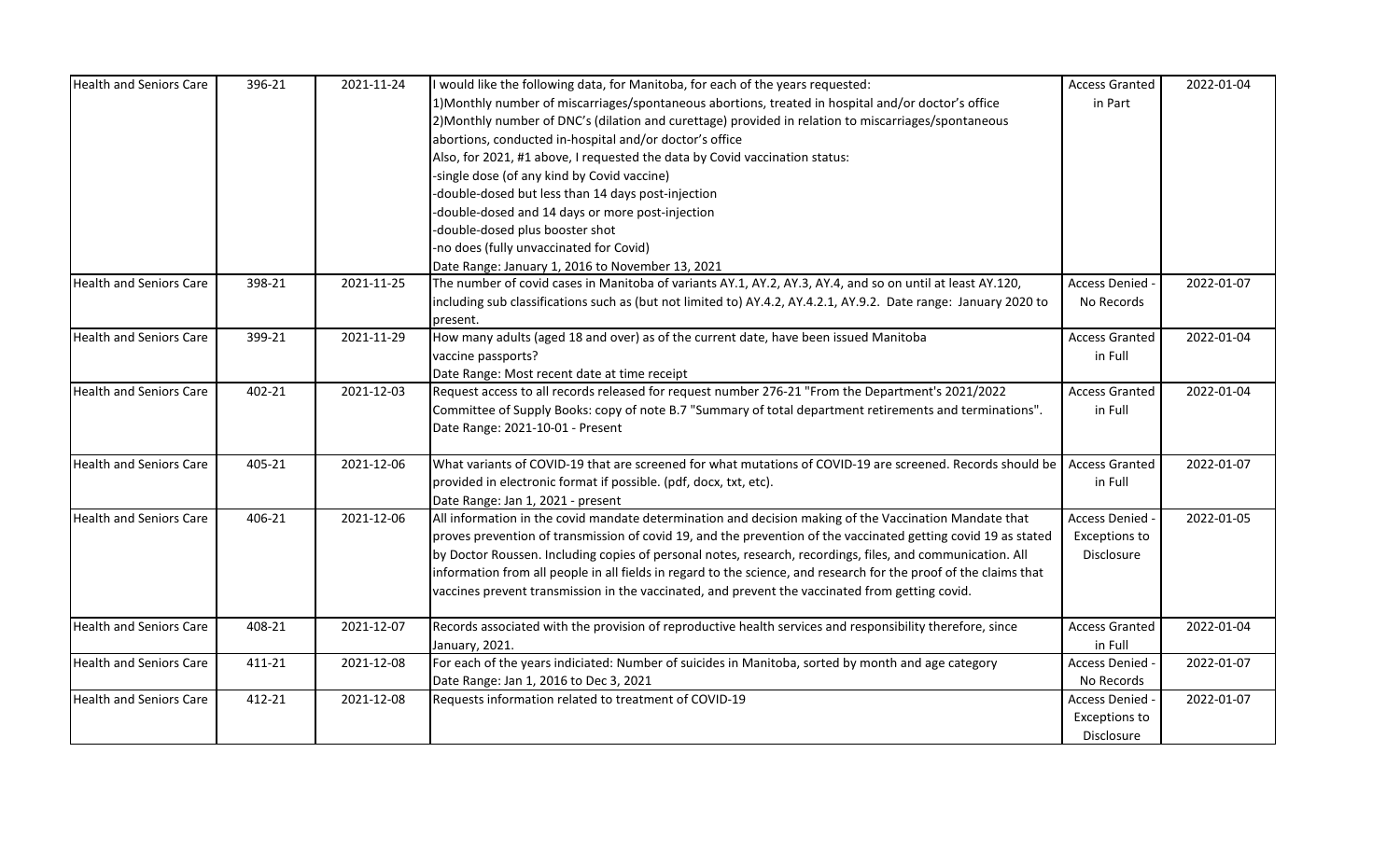| <b>Health and Seniors Care</b> | 413-21       | 2021-12-08 | Requests information related to stages of treatment of COVID-19                                                   | Access Denied -       | 2022-01-07 |
|--------------------------------|--------------|------------|-------------------------------------------------------------------------------------------------------------------|-----------------------|------------|
|                                |              |            |                                                                                                                   | <b>Exceptions to</b>  |            |
|                                |              |            |                                                                                                                   | Disclosure            |            |
| <b>Health and Seniors Care</b> | 417-21       | 2021-12-10 | On November 24, 2021 in the House, the Minister claimed that \$13.7 M had been "spent and allocated" for          | <b>Access Granted</b> | 2022-01-10 |
|                                |              |            | surgeries and procedures from the \$50 M commitment. Please provide records that explain this. Date Range:        | in Full               |            |
|                                |              |            | November 1, 2021 to current                                                                                       |                       |            |
| <b>Health and Seniors Care</b> | 420-21       | 2021-12-16 | Records of all policy paper titles written, amended, updated, altered, revised, since January 1, 2021.            | Access Denied         | 2022-01-14 |
|                                |              |            |                                                                                                                   | No Records            |            |
| <b>Health and Seniors Care</b> | 421-21       | 2021-12-16 | Please provide the following record: copy of the letter sent from Minister Gordon (and potentially                | <b>Access Granted</b> | 2022-01-14 |
|                                |              |            | joint with Minister Schuler) to federal Minister of Emergency Preparedness Bill Blair with regard to              | in Full               |            |
|                                |              |            | ICU capacity.                                                                                                     |                       |            |
|                                |              |            | Date Range: December, 2021 to current                                                                             |                       |            |
| <b>Health and Seniors Care</b> | 423-21       | 2021-12-20 | Records of all titles from records that include the label "advice to minister" since June 1, 2021.                | Access Denied -       | 2022-01-14 |
|                                |              |            |                                                                                                                   | <b>Exceptions to</b>  |            |
|                                |              |            |                                                                                                                   | Disclosure            |            |
| <b>Health and Seniors Care</b> | 431-21       | 2021-12-22 | Any information including contracts on the Altru agreement and previous agreements that covered medical           | <b>Access Granted</b> | 2022-01-14 |
|                                |              |            | care delivered in the United States for persons in the Southeast portion of Manitoba. In particular I was hoping  | in Part               |            |
|                                |              |            | to obtain information on;                                                                                         |                       |            |
|                                |              |            | • dates that coverage, applied (ie. the contract was In force from January 2000-March 2010)                       |                       |            |
|                                |              |            | . who was geographically covered (RMs of Piney, Buffalo Point First Nation)                                       |                       |            |
|                                |              |            | · what was covered (diagnostics, family medicine, specialist referrals etc.)                                      |                       |            |
|                                |              |            | Request timeline: 1950 to present                                                                                 |                       |            |
| Indigenous                     | IRNR 2021-46 | 2021-12-03 | Table of contents (TOC) for the Fall 2021 Housebook                                                               | <b>Access Granted</b> | 2021-12-15 |
| Reconciliation and             |              |            |                                                                                                                   | in Full               |            |
| Northern Relations             |              |            |                                                                                                                   |                       |            |
| Infrastructure                 | 21-089       | 2021-11-02 | Vendor and award value for the following Contract Administration and Construction Inspection (CACI) RFPs: R4-     | <b>Access Granted</b> | 2022-01-12 |
|                                |              |            | 2021-001, R3-2021-03, R3-2021-01, R2-2020-02, CONS0185, R3-2020-03.                                               | in Full               |            |
| Infrastructure                 | 21-100       | 2021-12-13 | File relating to culvert crossing of South Malonton Orian adjacent to RD. 106 North = SE 30-18-3E specifically at | <b>Access Granted</b> | 2022-01-25 |
|                                |              |            | 12125-106 Road. What department authorized it, what criteria was necessary, who paid for it when it was           | in Full               |            |
|                                |              |            | constructed.                                                                                                      |                       |            |
| Infrastructure                 | 21-102       | 2021-12-20 | [With regard to previous request concerning Rivers Dam DFA claims] the names of the people involved in the        | <b>Access Granted</b> | 2022-01-25 |
|                                |              |            | claims and the amounts paid out to the claims that were already settled.                                          | in Part               |            |
| Justice                        | 2021-366     | 2021-11-16 | A copy of the "rules and regulations governing the conduct of inmates in the facility" as described in section 4  | <b>Access Granted</b> | 2021-12-30 |
|                                |              |            | of the Correctional Services Regulation for each "custodial facility" listed in section 2 of the Correctional     | in Full               |            |
|                                |              |            | Services Regulation, in effect between January 1, 2021 and June 30, 2021.                                         |                       |            |
| Justice                        | 2021-371     | 2021-11-16 | Copies of all grievances filed under section 52 of the Correctional Services Act during the relevant time period, | Access Denied -       | 2022-01-13 |
|                                |              |            | for each "custodial facility" listed in section 2 of the Correctional Services Regulation.                        | No Records            |            |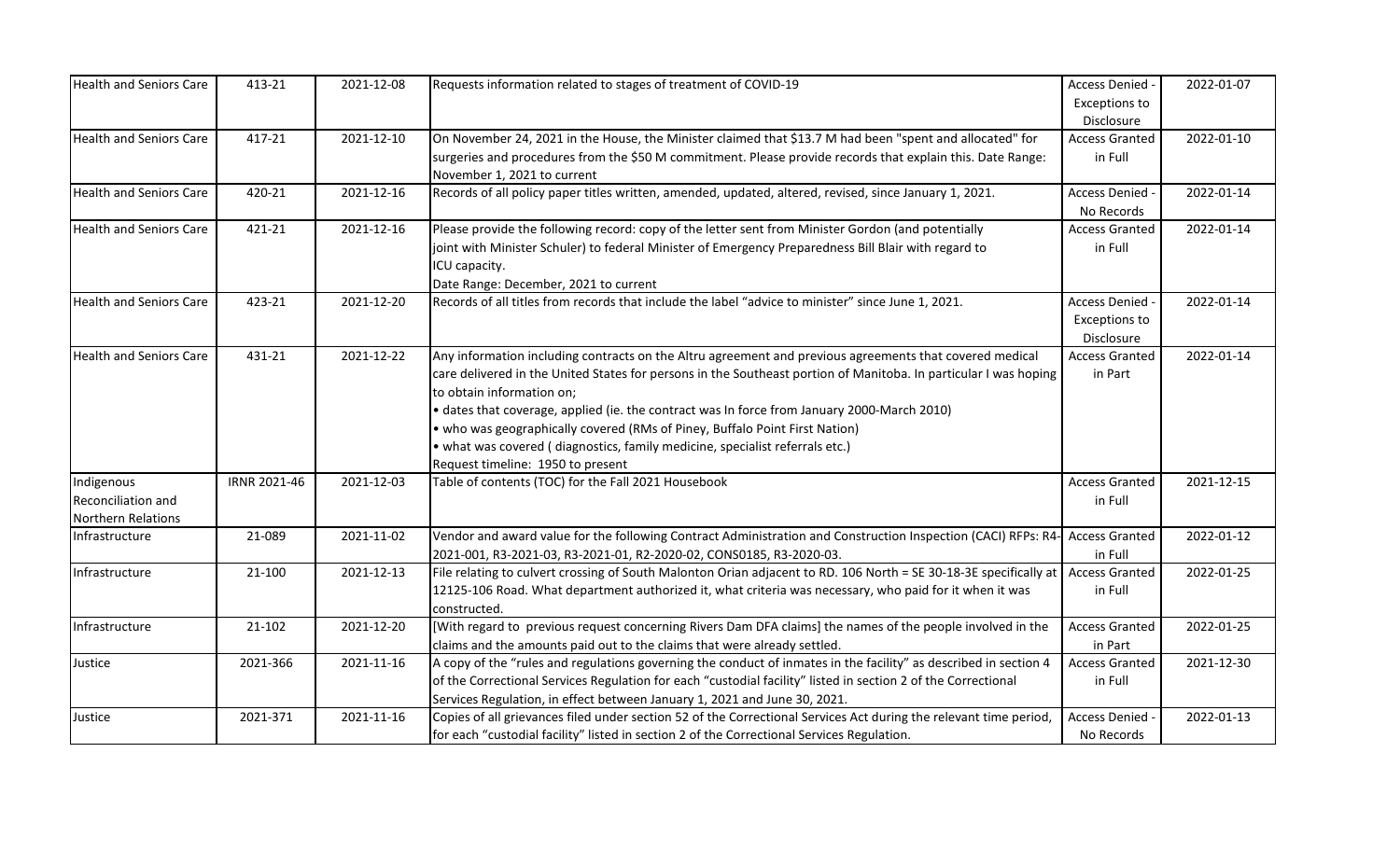| Justice | 2021-379 | 2021-11-19 | Please provide the following record: amount spent on the carbon tax lawsuit (internal and external costs).                                                                                                                                                                                                                                                                                                                                                                                                                                                                                                                              | Access Denied -<br>No Records                         | 2021-12-20 |
|---------|----------|------------|-----------------------------------------------------------------------------------------------------------------------------------------------------------------------------------------------------------------------------------------------------------------------------------------------------------------------------------------------------------------------------------------------------------------------------------------------------------------------------------------------------------------------------------------------------------------------------------------------------------------------------------------|-------------------------------------------------------|------------|
| Justice | 2021-382 | 2021-11-25 | A copy of [personal infromation removed].                                                                                                                                                                                                                                                                                                                                                                                                                                                                                                                                                                                               | Access Denied<br><b>Exceptions to</b><br>Disclosure   | 2021-12-20 |
| Justice | 2021-384 | 2021-11-30 | Please provide all email correspondence involving the Attorney General regarding the federal Bill C-10 or<br>online harms proposals. Date range: May 1 to November 30, 2021.                                                                                                                                                                                                                                                                                                                                                                                                                                                            | <b>Access Granted</b><br>in Part                      | 2021-12-23 |
| Justice | 2021-385 | 2021-11-30 | Please include any emails involving the Minister regarding the federal government's proposed internet<br>regulations under Bill C-10 or the federal government's online harms proposals.                                                                                                                                                                                                                                                                                                                                                                                                                                                | <b>Access Granted</b><br>in Part                      | 2021-12-23 |
| Justice | 2021-391 | 2021-12-06 | Any audio and video recordings and photographs made or produced by the Brandon Correctional Centre staff<br>of the happenings inside of [location removed] that took place between [time and date removed]. We're trying<br>to find video and recordings of [information removed].                                                                                                                                                                                                                                                                                                                                                      | Access Denied -<br><b>Exceptions to</b><br>Disclosure | 2021-12-22 |
| Justice | 2021-397 | 2021-12-10 | A copy of a video of [personal information removed] from [date removed] entering and leaving a [location<br>removed].                                                                                                                                                                                                                                                                                                                                                                                                                                                                                                                   | Access Denied -<br><b>Exceptions to</b><br>Disclosure | 2021-12-30 |
| Justice | 2021-398 | 2021-12-10 | Copy(s) of Manitoba Justice - Corrections Division annual budget, budget report, Report on Plans and Priorities,<br>Departmental Performance Report and Fiscal documents breaking down/ indicating how/ where/ to whom or<br>what and when the budgetary public funds are going to be, have been and are being allocated: to which<br>programs/services/initiatives/operations/interventions/sectors/branches/employee's/etc. - the<br>document(s) that sets out how and where the dept. budget/ funds are being spent/ allocated from the<br>Legislative/ Executive Council approval level down to the departmental operational level. | <b>Access Granted</b><br>in Full                      | 2022-01-05 |
| Justice | 2021-402 | 2021-12-14 | What is and what is in the substance(s) (what it consists of; any and all ingredients/precursors/chemicals and<br>other components that it consists of and is made of) that Manitoba Justice-Corrections Division orders/directs<br>and compels its staff/employee's to disburse with "Fogger" machines in its operating correctional institutions<br>to "disinfect" of "Covid 19" and/or any other purpose such fogger machines an its such dispersed substance(s)<br>is purportedly used for. Since the use/practice of fogger machines and its disbursed substance(s) was<br>commenced through present 2021 Nov 30 Tues.             | <b>Access Granted</b><br>in Full                      | 2022-01-05 |
| Justice | 2021-405 | 2021-12-16 | Please provide the following record: from the fall, 2021 housebook, copy of note 9, "OCME Autopsy Backlog<br>and Staffing"                                                                                                                                                                                                                                                                                                                                                                                                                                                                                                              | <b>Access Granted</b><br>in Part                      | 2022-01-14 |
| Justice | 2021-406 | 2021-12-16 | Please provide the following record: from the fall, 2021 housebook, copy of note 1, "Manitoba Justice<br>Pandemic Response"                                                                                                                                                                                                                                                                                                                                                                                                                                                                                                             | <b>Access Granted</b><br>in Full                      | 2022-01-14 |
| Justice | 2021-407 | 2021-12-16 | Please provide the following record: from the fall, 2021 housebook, copy of note 2, "Criminal Justice System<br>Modernization Statistics"                                                                                                                                                                                                                                                                                                                                                                                                                                                                                               | <b>Access Granted</b><br>in Full                      | 2022-01-14 |
| Justice | 2021-408 | 2021-12-16 | Please provide the following record: from the fall, 2021 housebook, copy of note 8, "Legal Aid Manitoba -<br>Public Interest Law Centre"                                                                                                                                                                                                                                                                                                                                                                                                                                                                                                | <b>Access Granted</b><br>in Part                      | 2022-01-14 |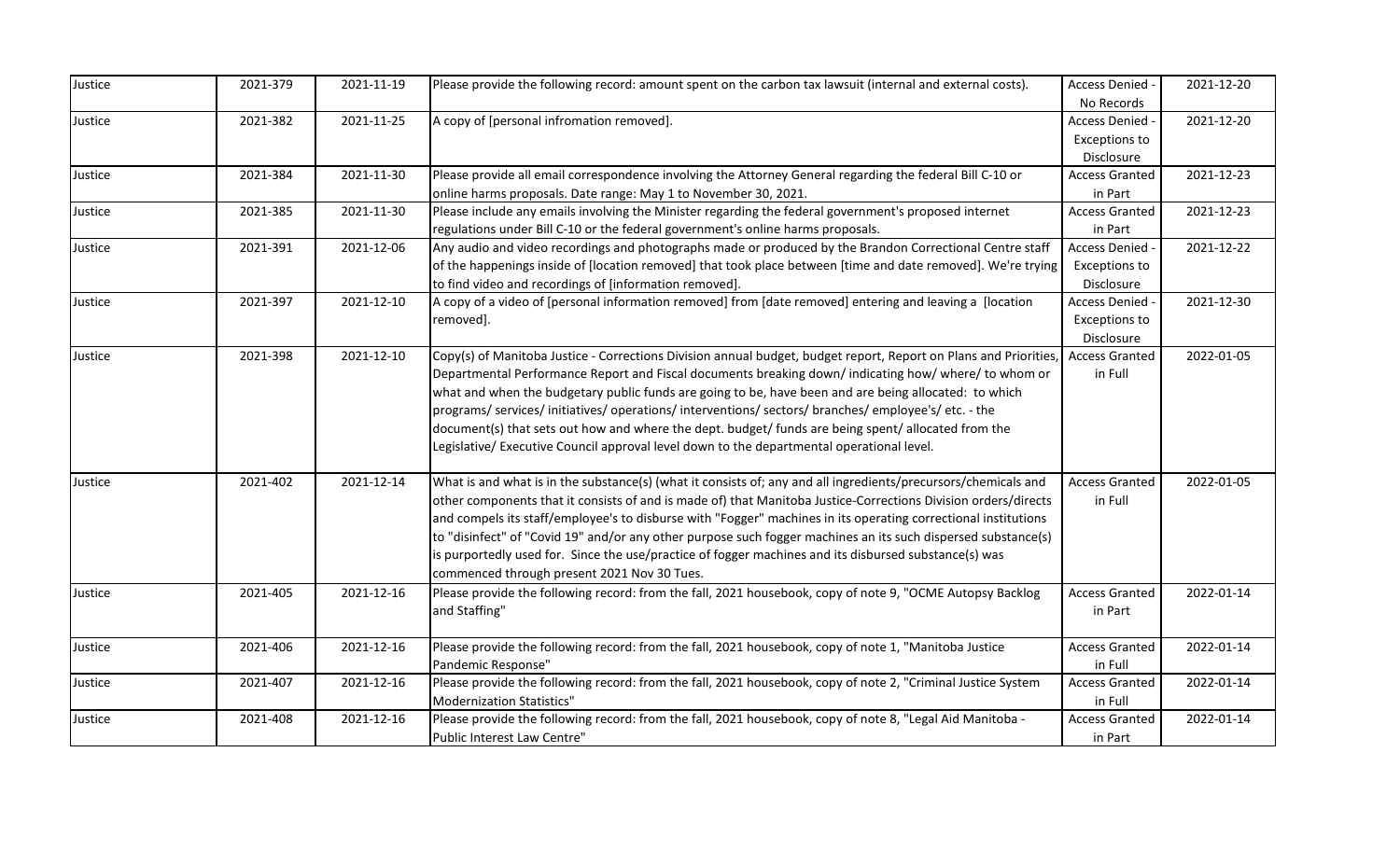| Justice                    | 2021-412    | 2021-12-17 | Please provide the following record: from the fall, 2021 housebook, under Crown Law (Divisional Summary),          | <b>Access Granted</b> | 2022-01-17 |
|----------------------------|-------------|------------|--------------------------------------------------------------------------------------------------------------------|-----------------------|------------|
|                            |             |            | copy of note 6, "CCJCSS Manitoba Crime, Homicide and Motor Vehicle Theft Statistics"                               | in Part               |            |
| Justice                    | 2021-413    | 2021-12-17 | Please provide the following record: from the fall, 2021 housebook, under Crown Law (Divisional Summary),          | <b>Access Granted</b> | 2022-01-17 |
|                            |             |            | copy of note 3, "Improving Time to Disposition for Criminal Cases"                                                 | in Part               |            |
| Justice                    | 2021-414    | 2021-12-17 | Please provide the following record: from the fall, 2021 housebook, under Crown Law (Divisional Summary),          | <b>Access Granted</b> | 2022-01-17 |
|                            |             |            | copy of note 4, "Inquests"                                                                                         | in Part               |            |
| Justice                    | 2021-415    | 2021-12-17 | Please provide the following record: from the fall, 2021 housebook, under Crown Law (Divisional Summary),          | <b>Access Granted</b> | 2022-01-17 |
|                            |             |            | copy of note 5, "Use of Body Cameras"                                                                              | in Part               |            |
| Legislative and Public     | 21LPA-018   | 2021-12-02 | Regarding the Ad hoc discussion group "Safely Restoring Services and Activities", the following:                   | <b>Access Granted</b> | 2022-01-05 |
| <b>Affairs</b>             |             |            | 1) Names and roles of all participants in this group, both current and/or past participants                        | in Part               |            |
|                            |             |            | 2) Any record that exists, created by or for any participant of this group, current and/or past, pertaining to any |                       |            |
|                            |             |            | matter connected with this group and its activities or discussions                                                 |                       |            |
|                            |             |            | Time frame: January 1, 2020 to December 2, 2021                                                                    |                       |            |
| <b>Municipal Relations</b> | MR 2021-100 | 2021-10-05 | Leaf Rapids: Environmental Site Assessments/Hazardous Materials Reports                                            | <b>Access Granted</b> | 2021-12-03 |
|                            |             |            |                                                                                                                    | in Full               |            |
| <b>Municipal Relations</b> | MR 2021-108 | 2021-11-16 | Copy of Fire Report                                                                                                | Access Denied -       | 2021-12-13 |
|                            |             |            |                                                                                                                    | No Records            |            |
| <b>Municipal Relations</b> | MR 2021-109 | 2021-11-17 | Copy of Fire Report                                                                                                | <b>Access Granted</b> | 2021-12-13 |
|                            |             |            |                                                                                                                    | in Part               |            |
| <b>Municipal Relations</b> | MR 2021-111 | 2021-11-18 | Copy of Fire Report                                                                                                | Access Denied -       | 2021-12-13 |
|                            |             |            |                                                                                                                    | No Records            |            |
| <b>Municipal Relations</b> | MR 2021-114 | 2021-12-03 | Table of contents (TOC) for the Fall 2021 Housebook                                                                | Access Denied -       | 2021-12-07 |
|                            |             |            |                                                                                                                    | No Records            |            |
| <b>Municipal Relations</b> | MR 2021-115 | 2021-11-30 | Copy of Fire Report                                                                                                | Access Denied -       | 2021-12-20 |
|                            |             |            |                                                                                                                    | <b>Exceptions to</b>  |            |
|                            |             |            |                                                                                                                    | Disclosure            |            |
| <b>Municipal Relations</b> | MR 2021-116 | 2021-12-05 | Copy of Fire Report                                                                                                | Access Denied -       | 2021-12-14 |
|                            |             |            |                                                                                                                    | No Records            |            |
| <b>Municipal Relations</b> | MR 2021-117 | 2021-12-21 | Copy of Fire Report                                                                                                | Access Denied -       | 2022-01-12 |
|                            |             |            |                                                                                                                    | No Records            |            |
| <b>Municipal Relations</b> | MR 2021-99  | 2021-10-05 | Leaf Rapids: Annual Reports 2002 - current                                                                         | <b>Access Granted</b> | 2021-12-20 |
|                            |             |            |                                                                                                                    | in Full               |            |
| Sport, Culture and         | SCH 2021-41 | 2021-12-03 | Records made fot art made by Inuit patients in tuberculosis hospitals/sanatoria has been held by the Winnipeg      | Access Denied -       | 2021-12-20 |
| Heritage                   |             |            | Art Gallery/Inuit Art Centre that has held by WAG/Inuit Art Centre                                                 | No Records            |            |
| Sport, Culture and         | SCH 2021-42 | 2021-12-03 | Table of contents (TOC) for the Fall 2021 Housebook                                                                | <b>Access Granted</b> | 2021-12-10 |
| Heritage                   |             |            |                                                                                                                    | in Full               |            |
| Sport, Culture and         | SCH 2022-01 | 2022-01-06 | From the Fall 2021 Housebook, copy of note 9.1 "Gender Based Violence Committee of Cabinet"                        | <b>Access Granted</b> | 2022-01-17 |
| Heritage                   |             |            |                                                                                                                    | in Part               |            |